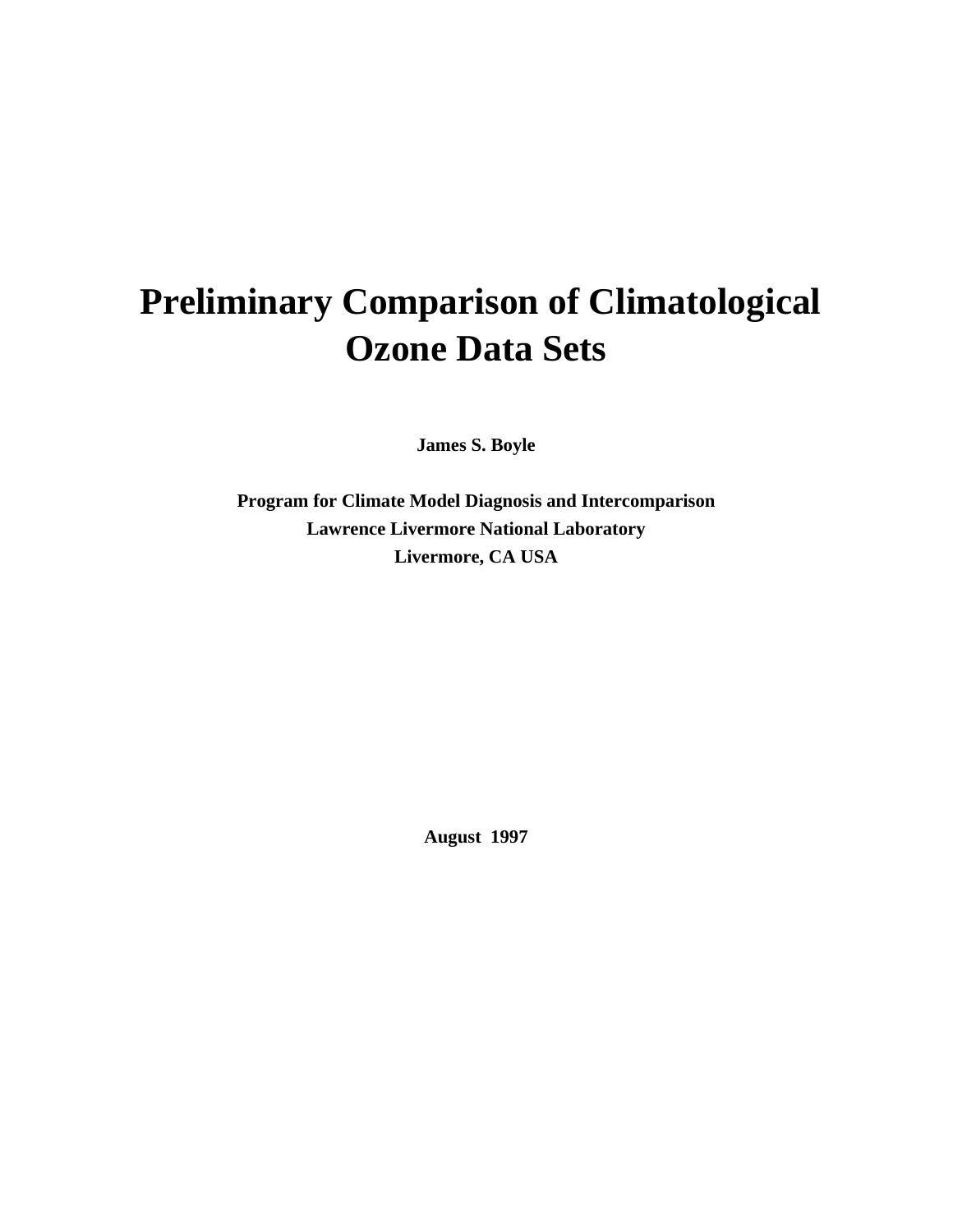## Abstract

This report provides a brief overview of some recently compiled ozone climatologies. The purpose of the comparision is to aid in deciding what ozone data should be recommended for the AMIP II integrations.

The data sets examined are products from efforts at the State University of New York ant Albany ( SUNYA) , U. K. Universities Global Atmospheric Modelling Programme (UGAMP) and Free University Berlin / Royal Netherlands Meteorolgical Institute (FUB/KNMI). All these data set are generated from ozonesondes and satellite retrievals from a number of platforms. Each group employed different techniques for merging the data from the disparate sources. The base data are also from different time periods. The tropospheric estimates represent the greatest observational uncertainty.

Compared to an older data set, all the new compilations show the presence of ozone depletion in the austral spring near the South Pole.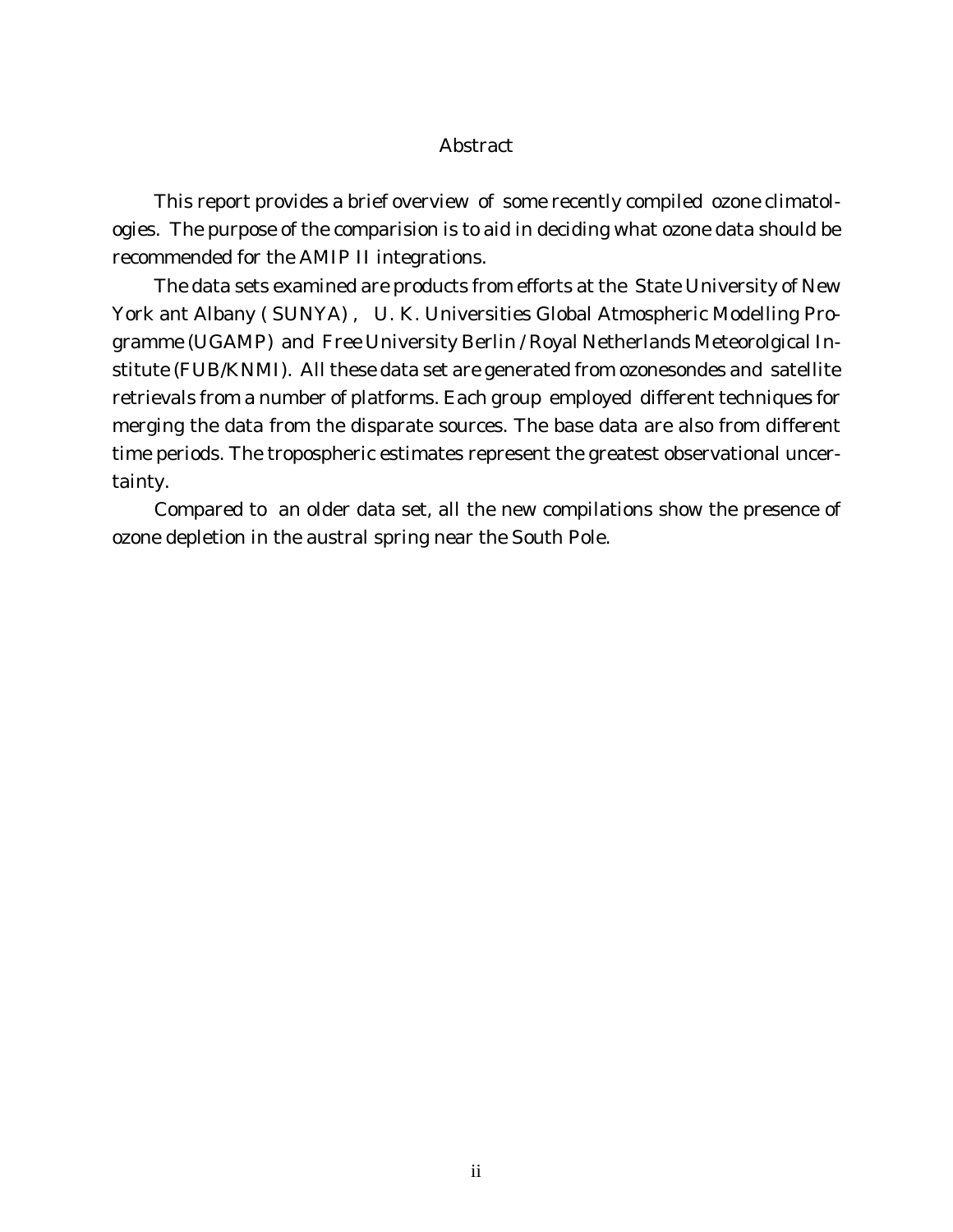## **1. Introduction**

Three ozone data sets have been obtained by PCMDI for the purpose of exploring the various possibilities for an AMIP recommended data set. There appears to be some desire in the modeling community for PCMDI to recommend an ozone data set that describes the climatological seasonal cycle and is representative of the AMIP II period. The three data sets obtained were produced by efforts at State University of New York ant Albany ( SUNYA) , U. K. Universities Global Atmospheric Modelling Programme (UGAMP) and Free University Berlin / Royal Netherlands Meteorolgical Institute (FUB/KNMI). For the purposes of comparison, the zonal mean data distributed with the NCAR CCM2 and the initial release of the CCM3 is also included. This latter data is taken to be representative of the older  $\sim$  1974) data. In the following sections some brief descriptions and comparisons of the data will be presented.

# **2. SUNYA**

The SUNYA data set is described by Wang et al. (1995).

The total column values for these data are based on the TOMS (Total Ozone Mapping Spectrometer) measurements. These are provided as monthly-mean values from November 1978 to January 1992 on a 1.25 x 2, longitude, latitude grid. The missing values at high latitudes during the winter were filled with available ozonesonde observations near the poles. The stratospheric vertical distribution is based on the data from the SAGE II (Stratospheric Aerosol and Gas Experiment) which provides data up to 60 km at 1 km resolution from October 1984 to November 1989. Above 60 km a single mean value at 100 km taken from McClatchey et al. 1992 is used to calculate the mixing ratios assuming a linear relationship between the logarithm of the ozone value and pressure. Troposphere data was taken from Logan(1985) and Spivakovsky et al. (1990), which have values at 1000, 900, 850, 800, 700, 500, 300, 200, 150, and 70 mb at a 10 to 20 degree latitude resolution. Linear interpolation is used to calculate the values between 12 and 17 km. The vertical ozone distribution is shown in Figure 1 for March and October which represent months of the extreme variation at the poles. Figure 5a displays the seasonal cycle of the column integrated, zonal mean for these data.

The SUNYA procedure is to calculate the ozone path length distribution at each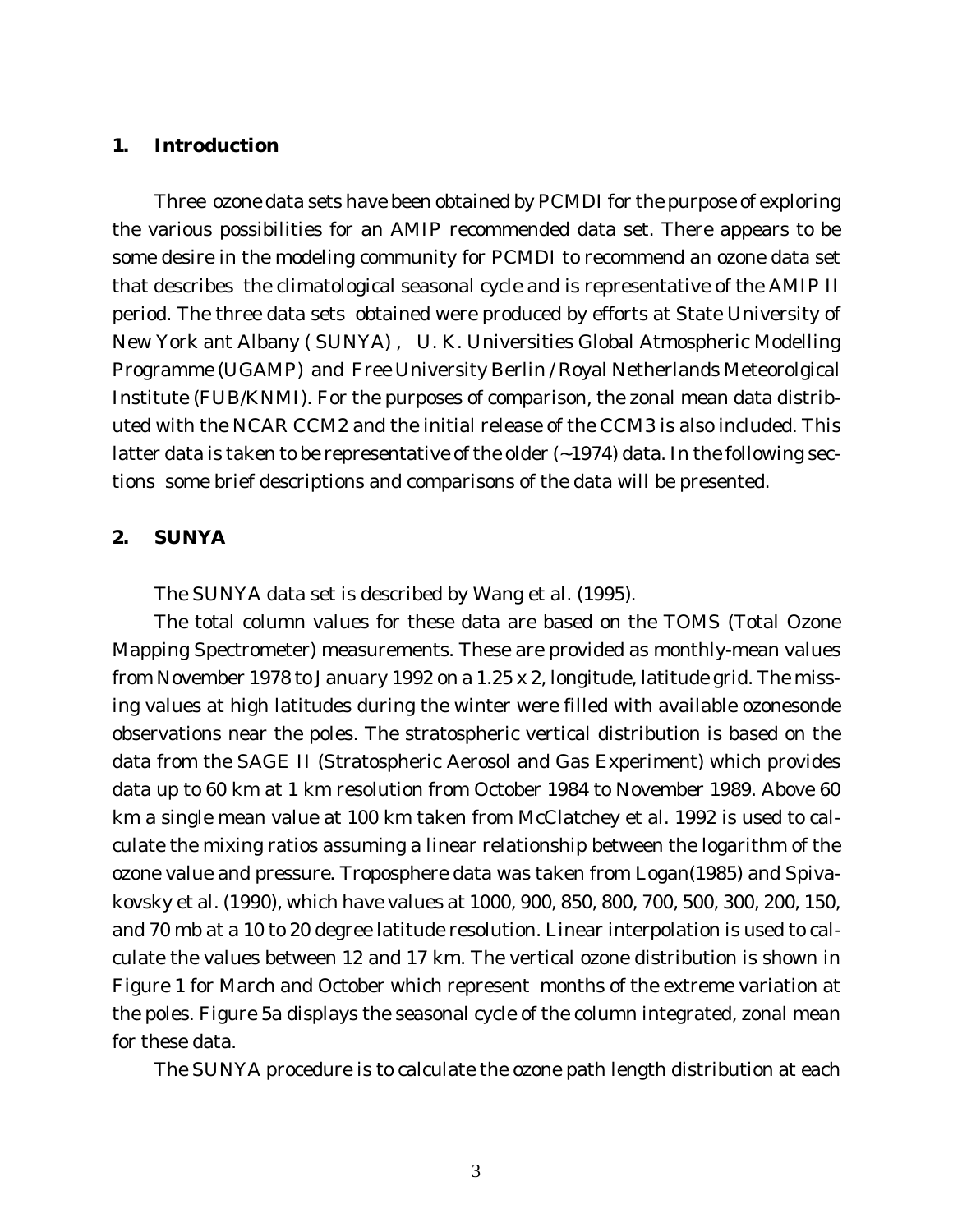radiation step of the model given the current surface pressure, the time dependent climatological vertical distribution and constraining the column integrated values to the TOMS climatology.

### **3. UGAMP**

The UGAMP data set is described in a UGAMP Internal Report, Li and Shine (1995).

These data are a combination of satellite data from SBUV (Solar Backscatter UltraViolet instrument) and SAGE II, and supporting data from ozonesondes and other satellite observations such as SME (Solar Mesosphere Explorer) and TOMS. The SBUV data were available from November 1987 to June 1990. The SAGE II data used is from October 1984 to early 1990. The SBUV was chosen as the main data set for this climatology (at pressures above 70 mb and below 1mb) with SAGE II used as a supplement. A two dimensional (latitude, height) ozone climatology of the troposphere and lower stratosphere based on ozonesonde observations by London and Liu (1992) provided data for the lower atmosphere. Combining the data sets from different instruments, on various satellites is a complex task and the reader is referred to the UGAMP technical report for the details. Also in the report there is a description of the polar night interpolation scheme that was used to fill in the satellite data that is missing during this time. The data obtained from UGAMP was for the period 1985 to 1989. Figure 2 shows the zonally and time averaged ozone distribution for these data for March and October. Figure 5b displays the seasonal cycle of the column integrated, zonal mean for these data.

#### **4. FUB/KNMI**

The FUB/KNMI data are not the final version but provide another independent perspective on a difficult analysis. These data are an attempt to merge the CIRA ozone reference model with ozonesonde data to better describe the troposphere and lower stratosphere in a climatological sense. The data procedures are described in Fortuin and Langematz (1994). The improvement of the polar night high latitude representation mentioned in this paper is included in the data set shown here.

The CIRA data was compiled using five satellite instuments, LIMS, SBUV, AE-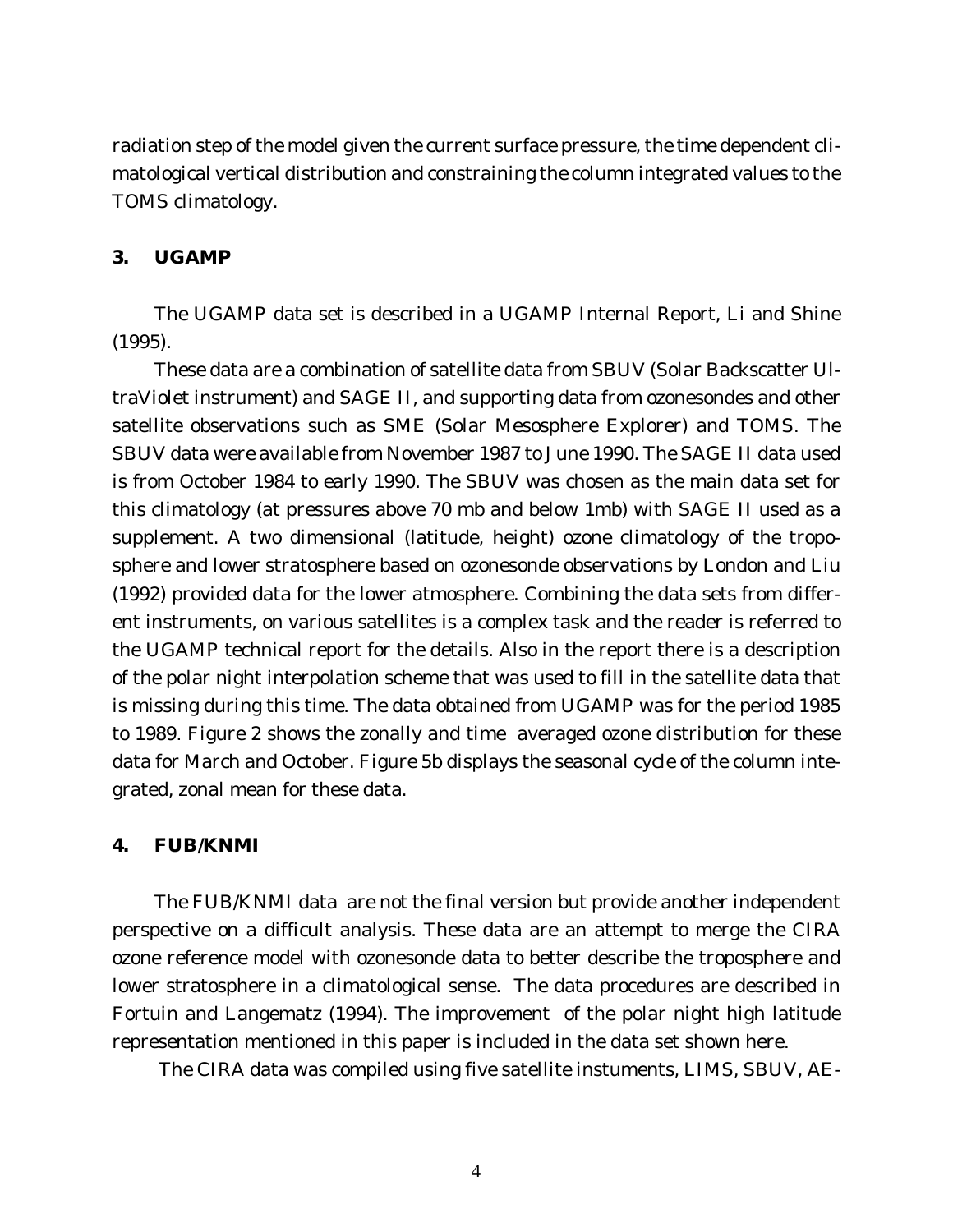2 SAGE, SME-UVS, and SME-IR to define profiles from 20 to 0.003 hPa. The data were for the time period from November 1978 to December 1983. The ozonesonde data set is a compilation of sonde data of the troposphere and lower stratosphere for a wide range of time periods at a number of locations. The time periods covered and length of records vary widely from station to station. The data include times from 1966 to 1993. Fortuin and Langematz (1994) provide a detailed listing of the ozonesonde stations and their observational periods. The sonde stations were grouped into latitudinal bands. The monthly mean ozone values of the stations within each band were added together and weighted by the number of soundings taken during the month. The sonde data are rather inhomogeous in space and time, and effort was made to have the data coincide with the CIRA data. The sonde climatology for surface to 30hPa was coupled to the CIRA profiles for 70 to 0.003 hPa. In the overlap region the climatological values were adjusted towards the more reliable observations, which vary by month and latitude. Figure 3 shows the zonally averaged ozone distribution for these data for March and October. Figure 5c displays the seasonal cycle of the column integrated, zonal mean.

#### **5. CCM2/CCM3 ozone data**

For a representative older climatology the two dimensional (latitude, pressure) data provided with the CCM2 (Community Climate Model 2, NCAR) release and the initial release of the CCM3 was selected. These data are derived from values in a climatology compiled by Dutsch (1978). They represent data available up to 1974. Wang et al. (1995) compared these data set to the SUNYA product. Figure 4 shows the zonally averaged ozone distribution for these data for March and October. Figure 5d displays the seasonal cycle of the column integrated, zonal mean.

#### **6. Comparisons**

The above sketches of how the various data sets were compiled was not meant to be comprehensive but to give an indication of the number of decisions that need to be made constructing an ozone climatology. Because of this, each effort to construct a climatology will probably follow a different path or use different input data, the resulting data set will be unique. The decision to be made here is the appropriate data set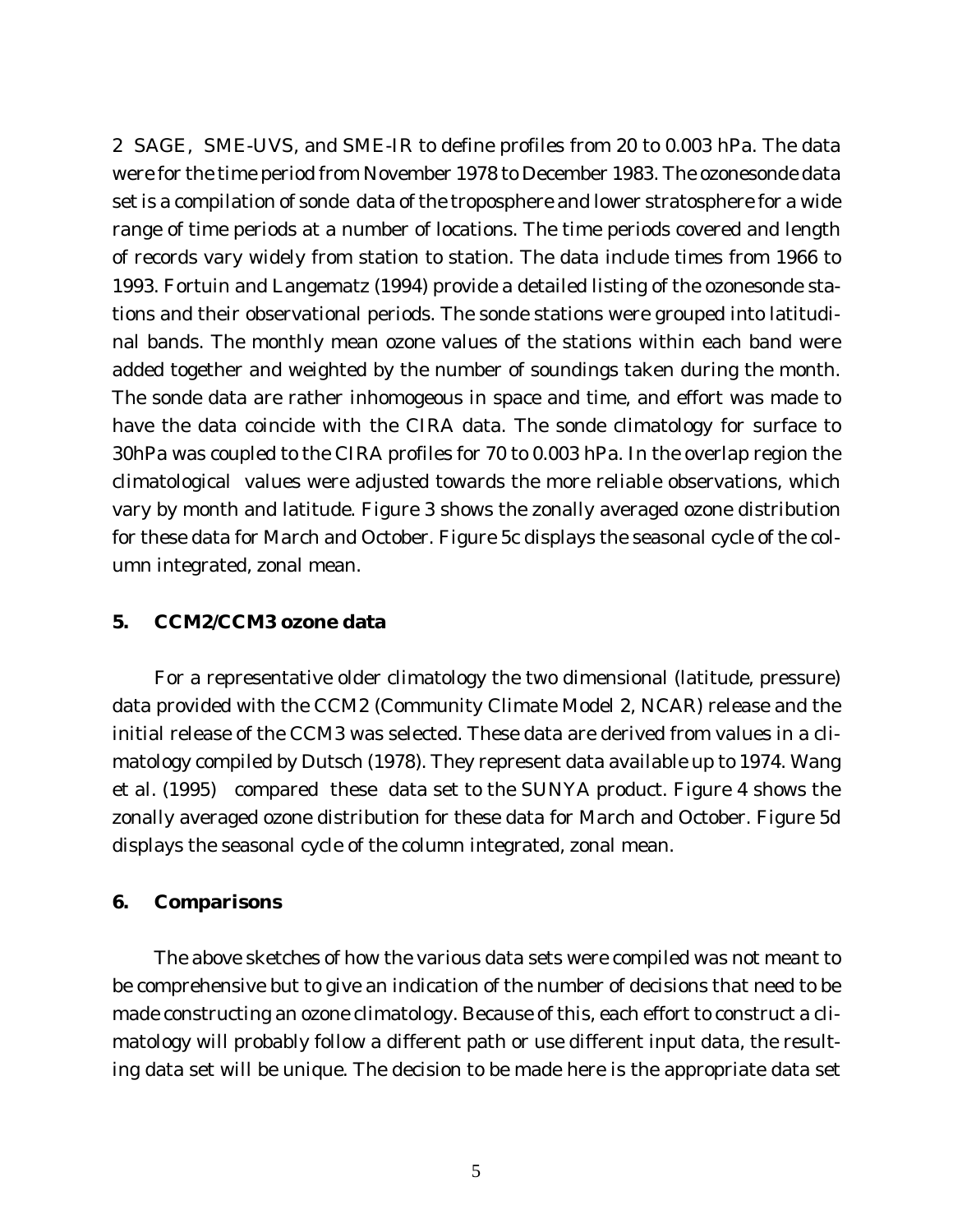to be used in AMIP II. It appears to be agreed that the column integrated values for the TOMS and SBUV instruments are accurate; the large uncertainty is the distribution in the vertical, especially in the troposphere. There are also differences in the manner of filling the data voids from the solar backscatter instruments during the polar winters.

The four data sets shown here represent means over distinct time periods. The SUNYA data is for 13 years from about 1978 to 1992, the UGAMP data is for the 5 year period from 1985 to 1989. The FUB/KNMI data is nominally for 1978 to 1983. The CCM3 data is representative of the period prior to 1974. Since the ozone distribution has undergone significant changes over the last 15 years, the differences in averaging periods cannot be ignored.

The vertically integrated, seasonal cycle plots, Fig. 5, show that the three contemporary data sets, SUNYA, UGAMP and FUB are in reasonable agreement. These data are also comparable to the CCM3 data, with the strong exception of the South Pole region in the austral fall. The newer data sets are all picking up the existence of the "ozone hole" near the South Pole. The SUNYA seasonal cycle has a gradual depletion of ozone near the South Pole proceding from the austral winter to summer while the FUB/KNMI and UGAMP data indicate a rather more abrupt decrease starting around August. The pressure, latitude sections, Figs. 1 to 3 , exhibit some artifacts apparently caused by the extrapolation of data poleward of 80 degrees.

There is some question as to whether the longitudinal variations are known well enough to recommend a data set that is zonally varying for use in AMIP II. For the upper levels, the combination of the satellite data probably can force a reasonable variation. In the troposphere, the ozonesonde data is so sparse as to seriously question the representativeness of the resulting fields.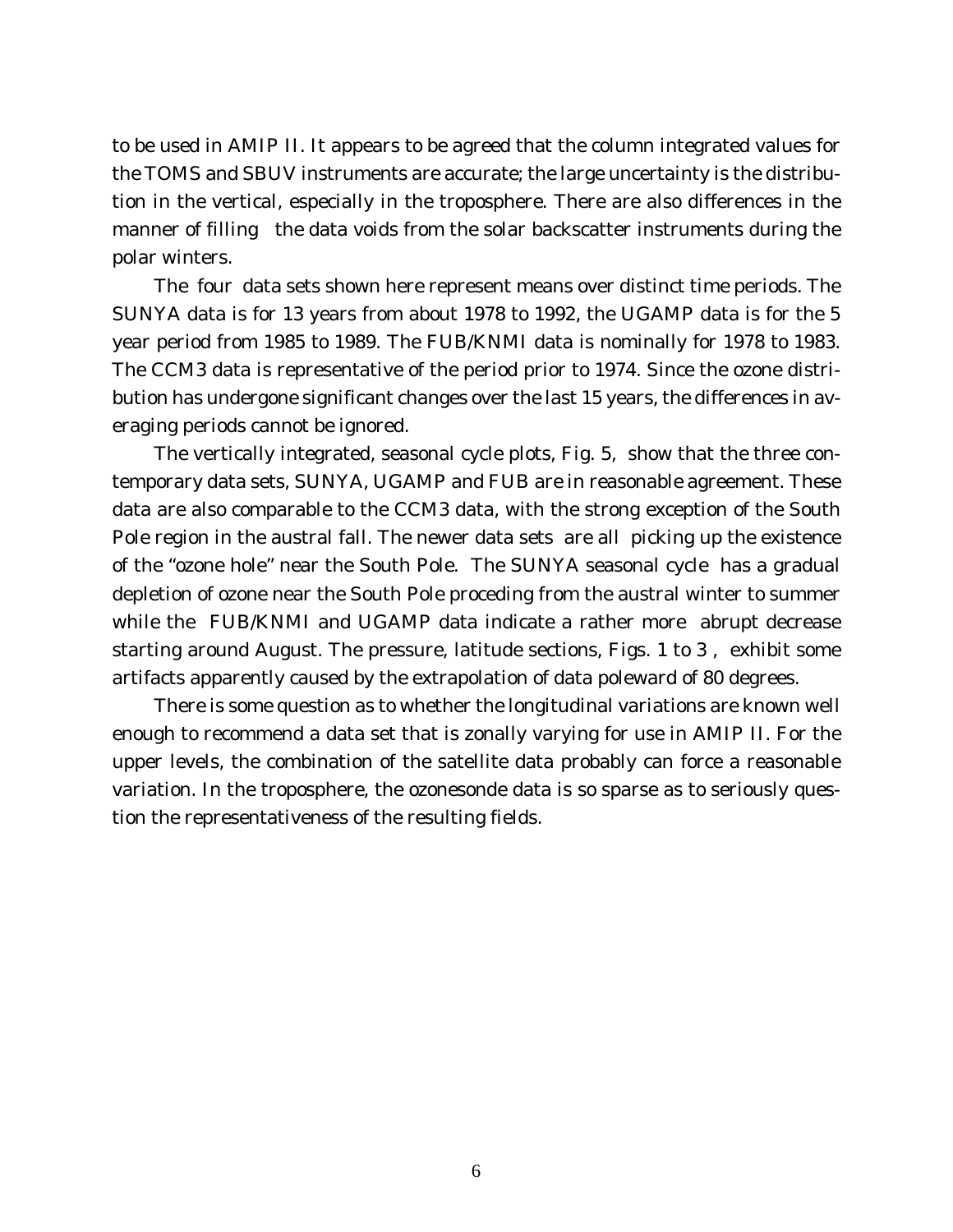# **7. References**

- Dutsch, H. V., 1978: Vertical ozone distribution on a global scale. *Pure Appl. Geophys*., **116**, 511-529.
- Fortuin, J. P. F. and U. Langematz, 1994: An update on the global ozone climatology and on concurrent ozone and temperature trends. Proceedings SPIE Vol. 2311 Atmospheric Sensing and Modeling, 207-216.
- Li, D. and K. P. Shine, 1995: A 4-Dimensional Ozone Climatology for UGAMP Models., UGAMP Internal Report No. 35, April 1995.
- Logan, J. A., 1985: Tropospheric ozone: Seasonal behaviour, trends, and anthropogenic influences. *J. Geophys. Res*., **90**, 10463-10482.
- London, J., and S. C. Liu, 1992: Long-term tropospheric and lower stratospheric ozone variations from ozonesonde observations. *J. Atmos. and Terres. Phys*., **54**, 599- 625.
- McClatchey, R. A., W. Fenn, J. E. A. Selby, F. E. Volz, and J. S. Garin, 1971: Optical properties of the atmosphere. AFGL-71-0279, Air Force Cambridge Research Laboratories, 85pp.
- Wang, W.-C., Liang, X.-Z. Liang, M. P. Dudek, D. Pollard, S. L. Thompson, 1995: Atmospheric ozone as a climate gas. *Atmospheric Research*, **37,** 247-256.
- Spivakovsky, C. M., R. Yevich, J. A. Logan, S. C. Wofsy, and M. B. McElroy, 1990: Tropospheric OH in a three dimensional chemical tracer model. An assessment based on observations of CH3CCL3. *J. Geophys. Res.*, **95**, 18441-18471.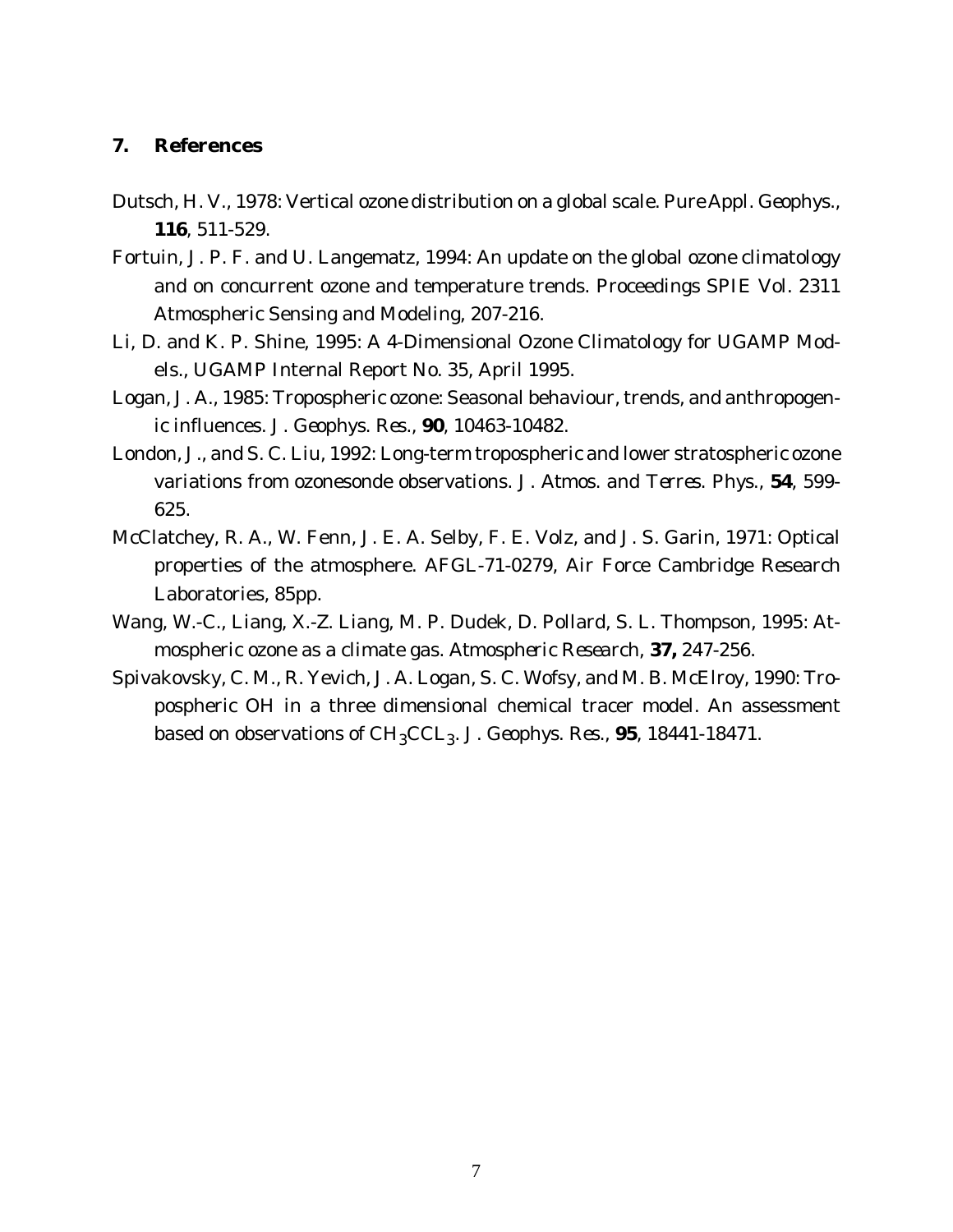

Figure 1. (a) A latitude pressure cross-section of the ozone distribution for the SUNYA data set for March. In order to be able to present the entire depth of the atmosphere on a single diagram the logarithm (base 10) is taken of the original data that was in units of parts per million by volume(ppmv). It is this log data that is plotted on the figure. (b) As in (a) except for October.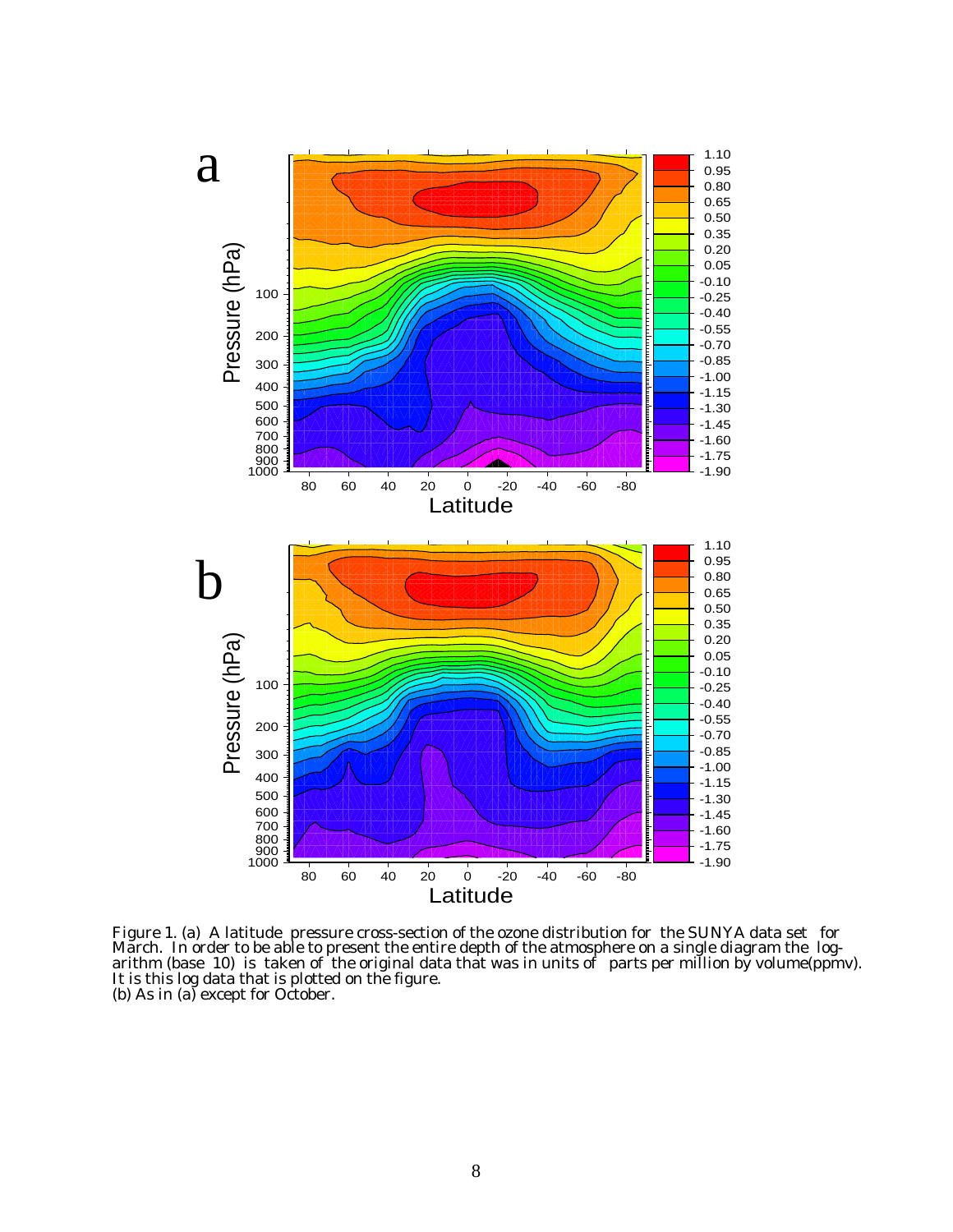

Figure 2. (a) A latitude pressure cross-section of the ozone distribution for the UGAMP data set for March. In order to be able to present the entire depth of the atmosphere on a single diagram the logarithm (base 10) is taken of the original data that was in units of parts per million by volume(ppmv). It is this log data that is plotted on the figure. (b) As in (a) except for October.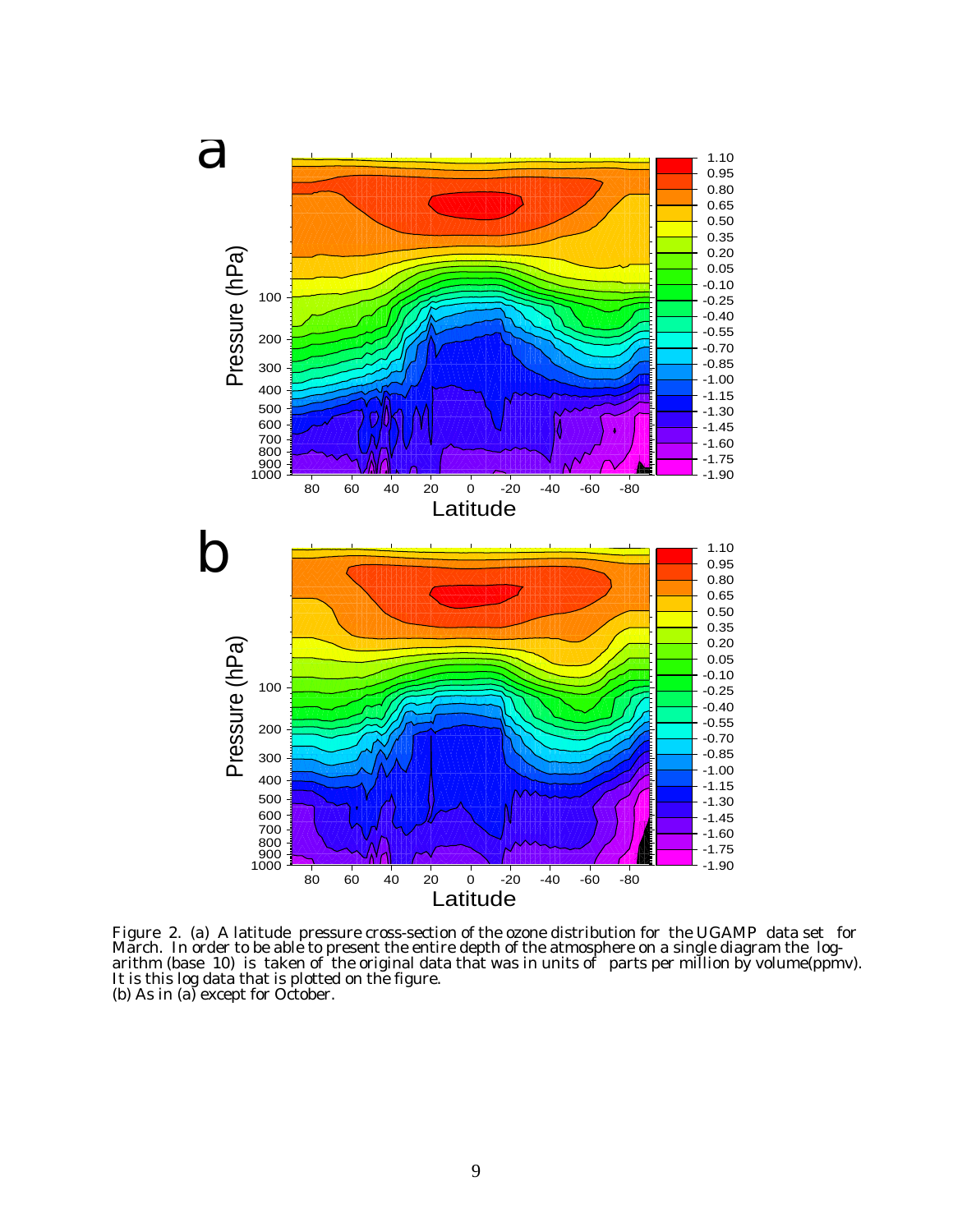

Figure 3. (a) A latitude pressure cross-section of the ozone distribution for the FUB data set for March. In order to be able to present the entire depth of the atmosphere on a single diagram the logarithm (base 10) is taken of the original data that was in units of parts per million by volume(ppmv). It is this log data that is plotted on the figure. (b) As in (a) except for October.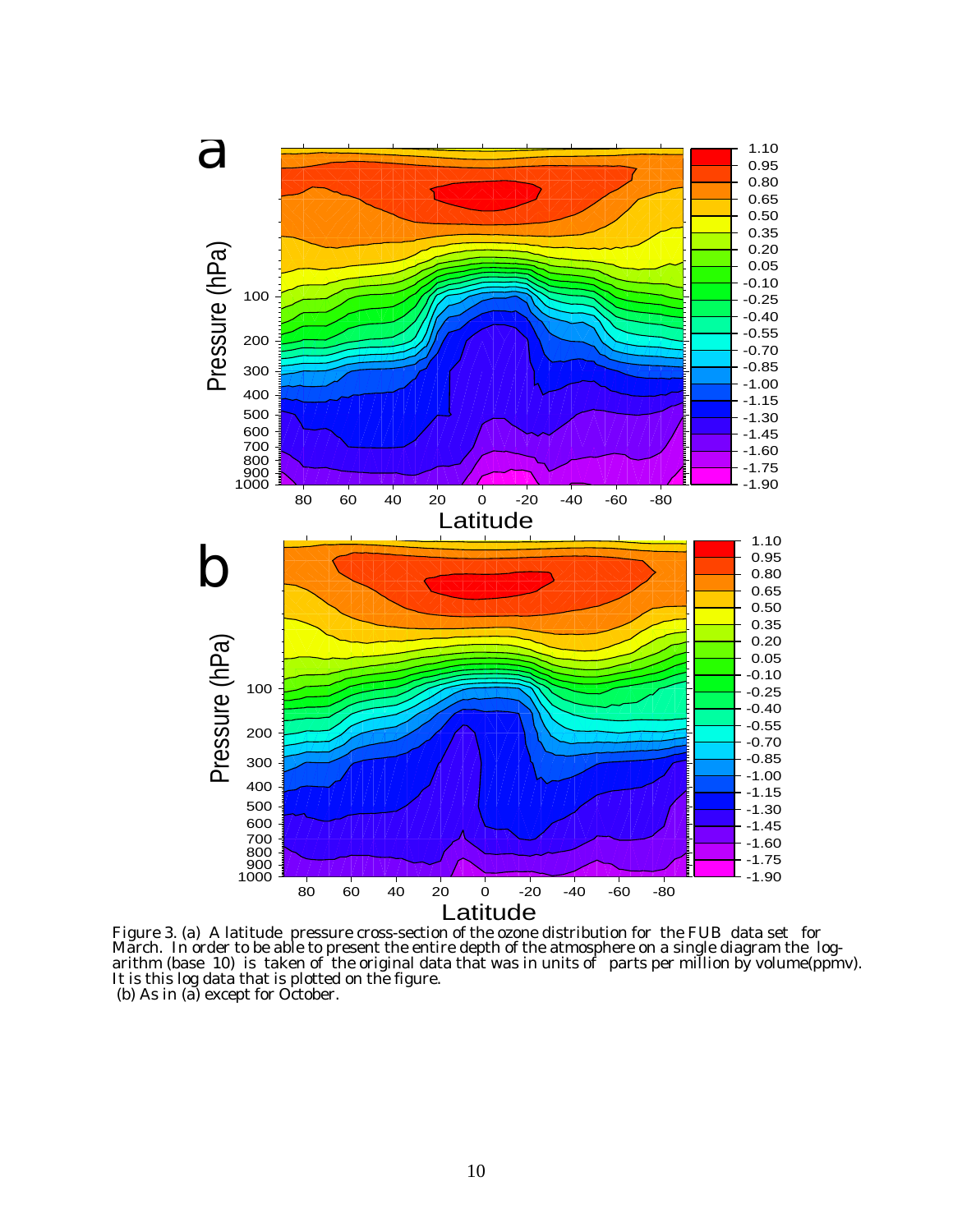

Figure 4. (a) A latitude pressure cross-section of the ozone distribution for the CCM3 data set for March. In order to be able to present the entire depth of the atmosphere on a single diagram the logarithm (base 10) is taken of the original data that was in units of parts per million by volume(ppmv). It is this log data that is plotted on the figure. (b) As in (a) except for October.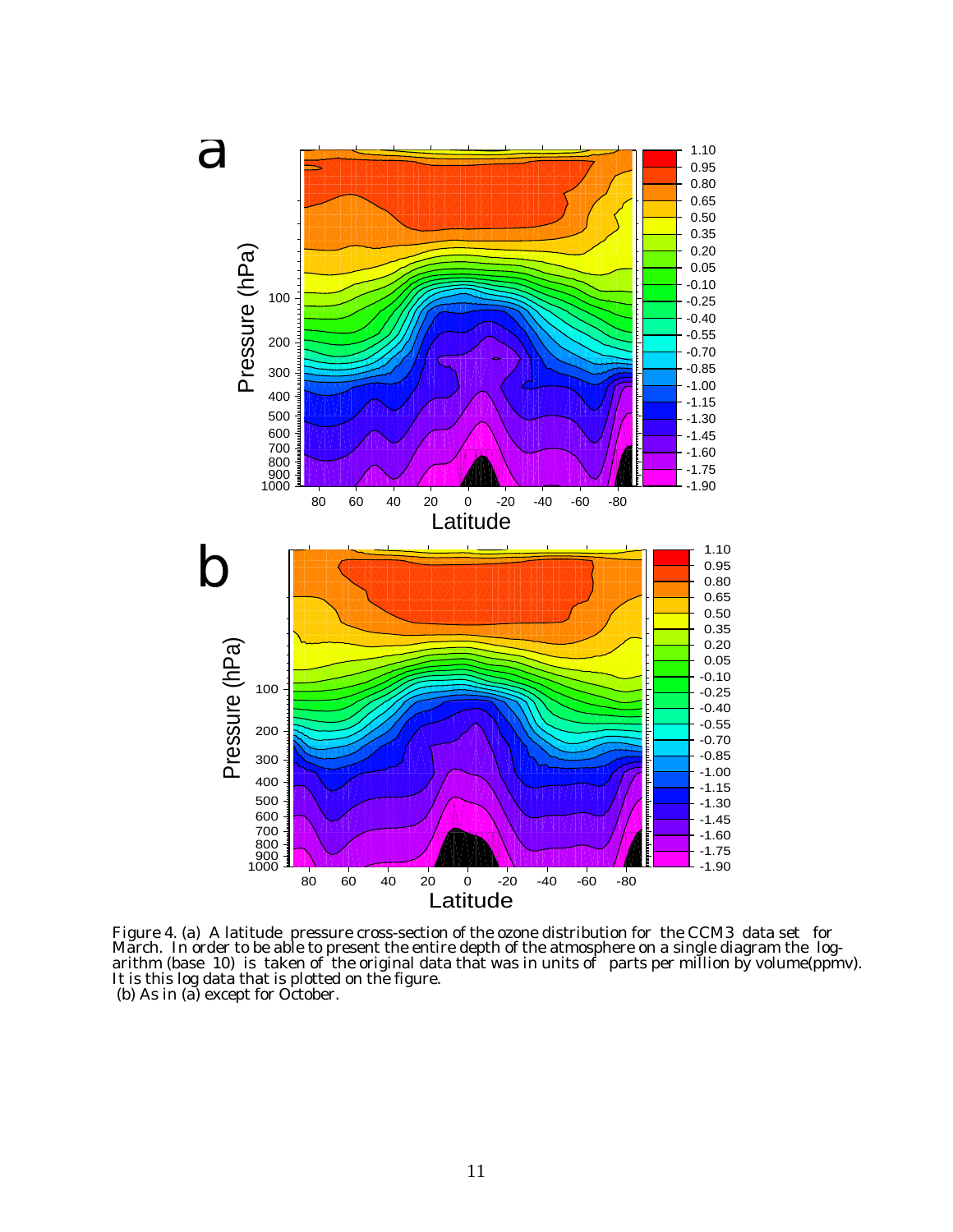

Figure 5. Zonally averaged, column integrated seasonal cycle of the (a) SUNYA, (b) UGAMP, and (c)  $\tt FUB/KNMI$   $\;$  ozone data sets. The units are in Dobson units. The months run from 1 = January, to -12 = December..